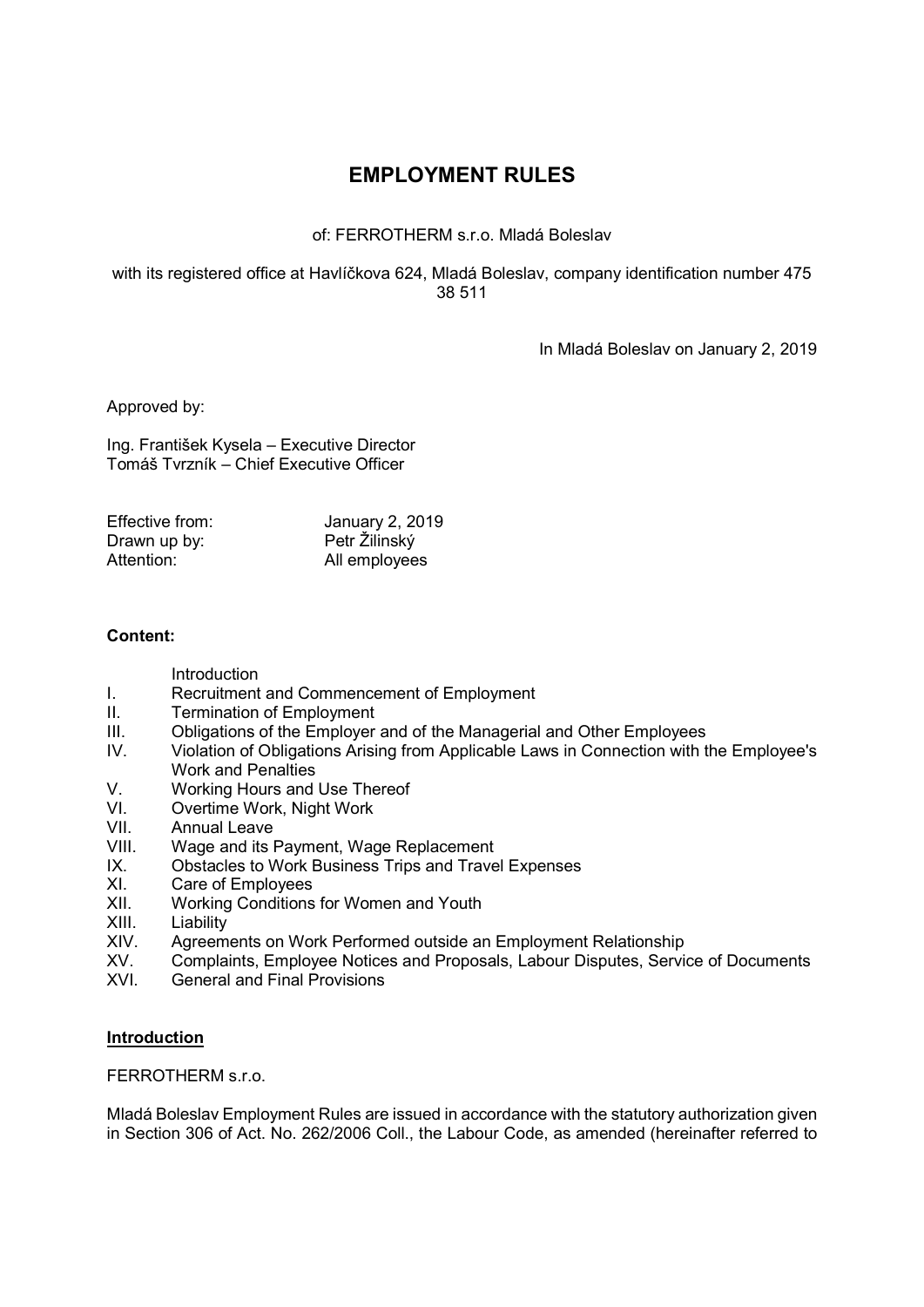as the "Labour Code").

In accordance with applicable laws, the Employment Rules detail rights and obligations of employees according to special conditions of the employer.

These Employment Rules are binding on all employees of FERROTHERM s.r.o. Mladá Boleslav. Their provisions shall apply accordingly to persons working under agreements on work performed outside an employment relationship.

# I. RECRUITMENT AND COMMENCEMENT OF EMPLOYMENT

- 1. The employer recruits new employees through the HR department. Employment is established through a written employment contract.
	- In the employment contract, the employer agrees with the employee on:
	- a) the type of work which the employee will perform for the employer,
	- b) the place of work
	- c) the date of commencement of employment
	- d) term of employment and probationary period (if applicable).

In addition, other terms and conditions may be agreed with the employee in the employment contract, depending on the parties' interest. Proposals for such addendums are submitted by the heads of relevant departments. Each employee shall receive one copy of the employment contract.

- 1. In the employment contract, a probationary period of up to three consecutive months from the date of commencement of the employment relationship, or six months for managerial employees may be agreed. The length of the probation period may not exceed half of the agreed fixed period of the employment relationship.
- 2. An employment relationship commences on the date which has been agreed in the employment contract as the date of the commencement of employment.
- 3. The verification of the employee's qualification for work is performed prior to the commencement of employment during a recruitment procedure by the relevant senior employee of the workplace where the employee is recruited.
- 4. The recruited employee is obligated to undergo an initial medical examination.
- 5. The company management has the right to demand from the employee the performance of the work agreed in the employment contract and at the same time it is obligated to assign such work to the employee and to enable him/her to perform it. Transfers to alternative work, business trips and transfers to another workplace are governed by the relevant provisions of the Labour Code. A transfer to alternative work is not a transfer of the employee to the same work to which he/she has been contracted, to another centre, department or section at the place of work.
- 6. The employment contract or other written document must contain information on the rights and obligations of the employee arising from the employment relationship specified in Section 37 para. 1 let. a) to g) of the Labour Code.

# II. TERMINATION OF EMPLOYMENT

- 7. Employment may be terminated by agreement, notice of termination, immediate termination or termination within the probationary period. A fixed-term employment relationship terminates by the expiry of the agreed period.
- 8. An application for termination of employment by agreement, notice of termination, immediate termination of employment and notice of termination of employment within the probationary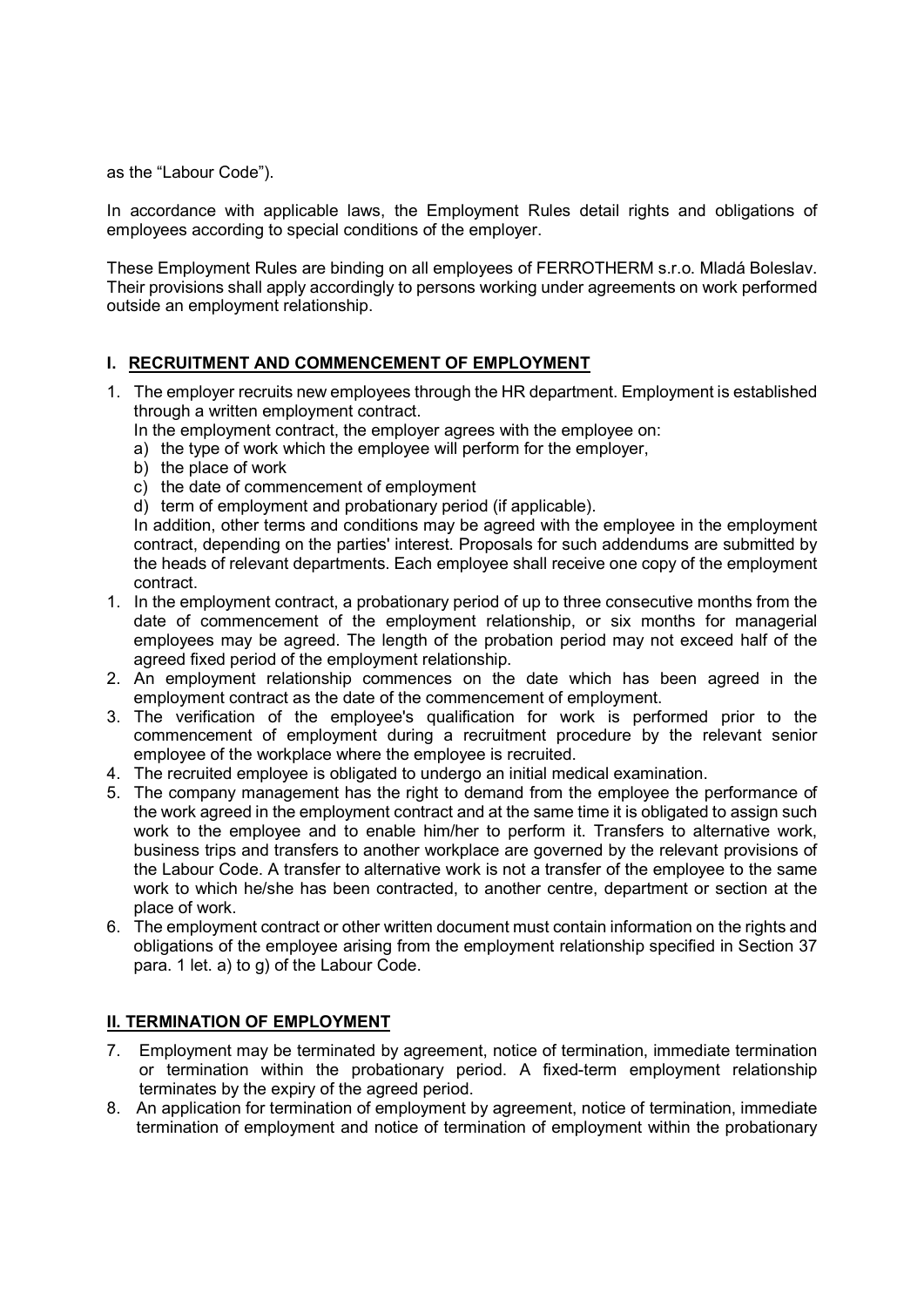period must be submitted by the employee in writing to his/her superior. The notice of termination may only be withdrawn in writing and with the consent of the other party of the employment relationship.

9. The employer and the employee can terminate the employment relationship by giving notice of termination.

The employer may give notice to the employee only for one of the reasons expressly provided for in Section 52 let. a) to h) of the Labour Code and the reason for the termination cannot be subsequently changed. The employee may give the employer notice of termination for any reason or without stating a reason. The notice period is two months for both the employer and the employee. The notice period commences on the first day of the calendar month following delivery of the notice of termination and ends upon the expiry of the last day of the following calendar month.

- 10. Where the employment relationship is terminated by agreement, the employment relationship ends on the agreed date. The agreement must be concluded in writing and the Chief Executive Officer signs it on behalf of the employer in accordance with the Labour Code. The agreement must be initialed in advance by the employee's direct superior.
- 11. The employment relationship may be immediately terminated by both the employer and the employee. The employer may immediately terminate the employment relationship only for the reasons set out in Section 55 of the Labour Code. The employee may immediately terminate the employment relationship only for the reasons and under the conditions set out in Section 56 of the Labour Code. During the probationary period, the employment relationship may be terminated by both parties at any time (with the exception of the first 14 calendar days of temporary work incapacity), for any reason or without stating a reason, by delivering a written notice to the other party, usually at least 3 days prior to the date of the end of employment.
- 12. The employer may give notice of termination to the employee or immediately terminate the employment relationship with the employee under the conditions set out in the Labour Code, i.e. after consulting with trade unions.
- 13. Upon termination of employment, the employee is required to return all equipment and other items provided by the employer and complete all exit formalities listed in the clearance certificate. The employer is obligated to provide the employee with a certificate of employment, any personal documents contained in his/her personal file and, if so requested, employment references. Documents that are stored by law are not returned to the employee.

# III. OBLIGATIONS OF THE EMPLOYER AND OF THE MANAGERIAL AND OTHER **EMPLOYEES**

16. Obligations of the Employer

The employer is obligated to assign the employee work according to the employment contract, reward him/her according to wage regulations and collective agreement, and to establish and develop employment relationships in accordance with the Labour Code, other legal regulations and the accepted principles of morality, and to create conditions for the successful fulfilment of work tasks.

17. Fundamental Obligations of Managerial Employees

In addition to the fundamental obligations specified in the Labour Code, managerial employees are obligated, in particular:

- a) to manage and control work and regularly evaluate the employees and their work attitude and work performance
- b) to organize work in the most efficient manner in order to increase workforce productivity
- c) to create positive working conditions and ensure health and safety at work
- d) to ensure the remuneration of employees according to wage regulations, collective agreements, internal wage regulations, and employment contracts, and to determine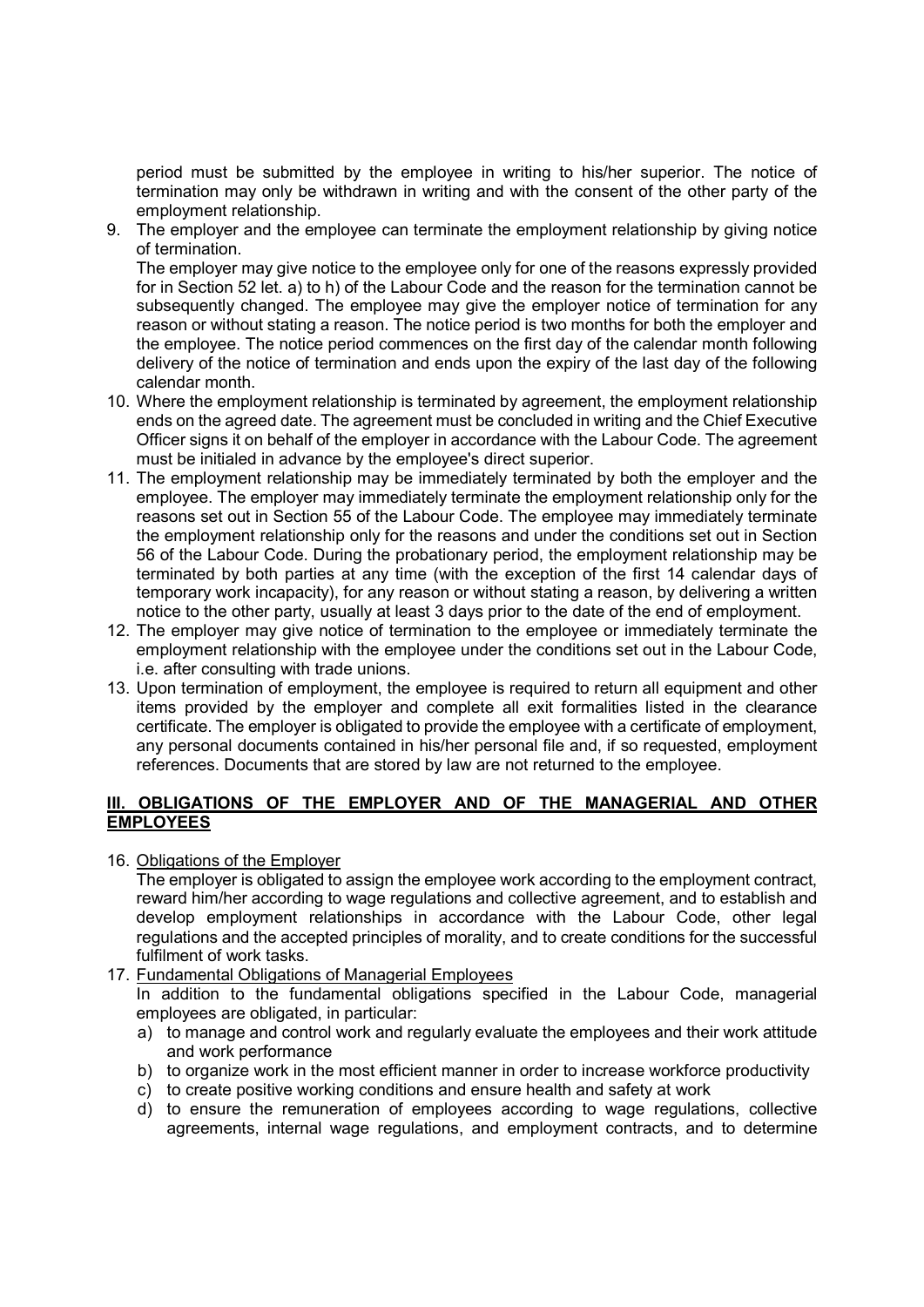employees' wages according to their performance and their contribution to the work performance

- e) to create positive conditions for increasing the employees' expertise
- f) to ensure compliance with the obligations arising from the laws applicable to the employee's work (hereinafter referred to as "work discipline"), to reward their initiative and work effort, and to ensure that work discipline and obligations are not violated
- g) to ensure that timely and effective measures are implemented to protect the employer's property
- h) to ensure regular health and safety and fire safety training
- ch) to ensure the protection of personal data of employees and other persons (former employees, customers, etc.) within the meaning of the relevant provisions of Act. No. 101/2000 Coll., on the Protection of Personal Data and on Amendments to Some Acts, as amended, and Regulation (EU) 2016/679 of the European Parliament and of the Council on the protection of individuals with regard to the processing of personal data and on the free movement of such data, and repealing Directive 95/46/EC (General Data Protection Regulation)
- i) to communicate with media regarding corporate matters only with prior consent of the Chief Executive Officer
- j) to avoid any humiliating treatment and sexual harassment of the employees
- k) to avoid any discriminatory behaviour in the workplace.

### 18. Fundamental Obligations of Employees

Employees are obligated, in particular:

- l) to work conscientiously and diligently according to their strengths, knowledge and abilities and to comply with the instructions of their superiors, issued in accordance with applicable laws
- m) to make full use of working hours and equipment to carry out the work entrusted to them, to fulfil tasks in quality, economic and timely manner
- n) to comply with legal regulations relating to the work performed by them, with the Employment Rules and other internal regulations of the employer
- o) to properly manage the resources entrusted to them by the employer, guard and protect the employer's property from damage, loss, destruction and misuse
- p) not to use the employer's equipment, devices, material or means of transport for private purposes unless such use is permitted by law
- q) not to carry items from the company premises without permission and notifying their supervisor, to allow inspection of items brought or taken out of the company, and to undergo an inspection in order to protect the employer's property; the Chief Executive Officer, the technical director and the executive director of the company are authorized to carry out such inspections
- r) to ensure protection of confidential information, even after termination of employment
- s) to act on behalf of the employer within the scope of the authorization given by the job description, internal regulation or legal regulation, or under a special authorization granted by the relevant manager of the company
- t) to report immediately any changes in personal circumstances (which are directly related to the performance of work and which the employer is obligated and entitled to require) and other information, such as marriage, divorce, birth or death of a family member, change of residence, circumstances relevant to public health insurance, financial assistance in maternity, personal income tax, call to military service, etc.; to report these facts according to their nature to the HR department and the superior manager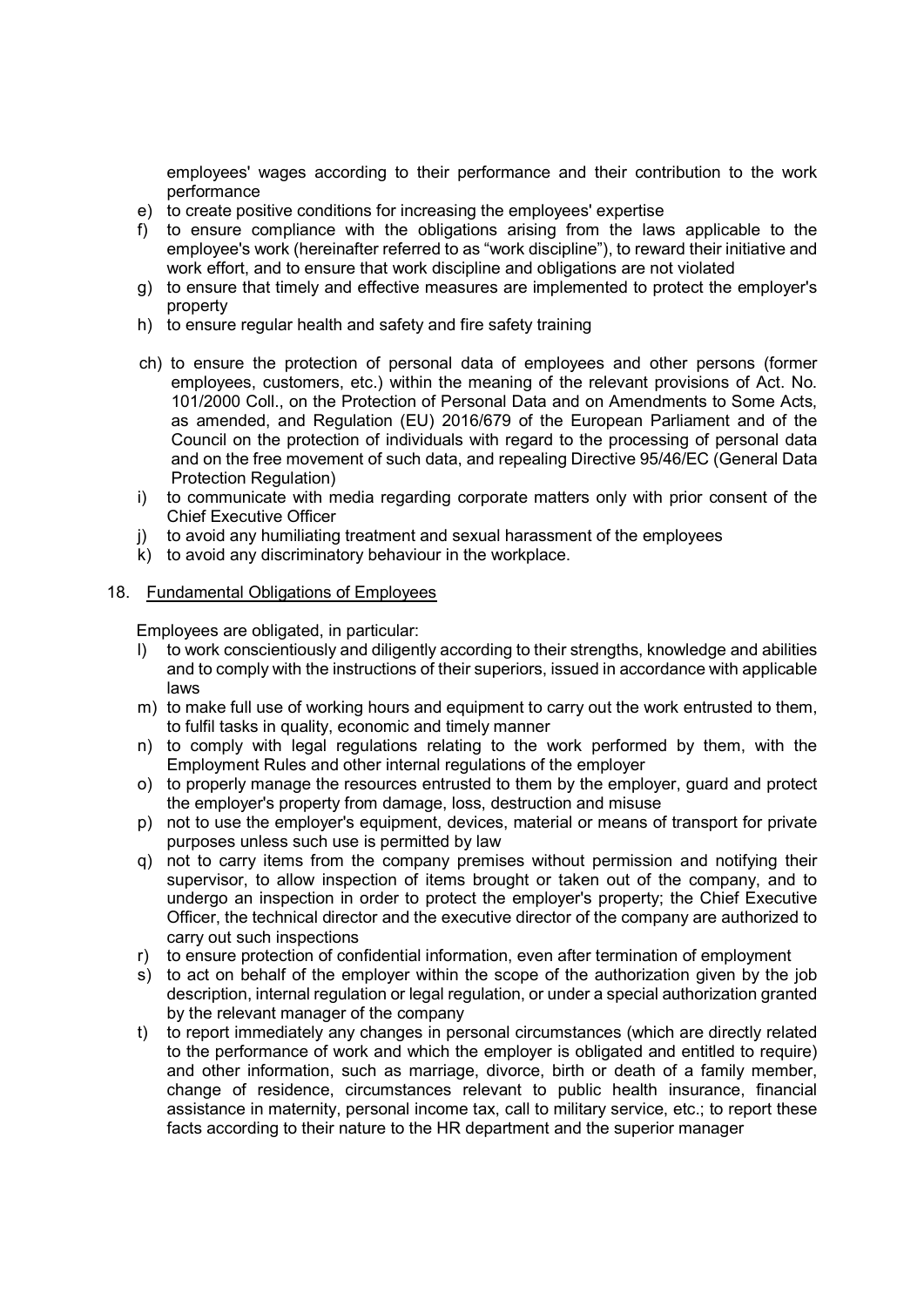- u) to carry out gainful activity, identical to the subject of the employer's activity only with prior written consent, with details stipulated by Section 304 para. 1 of the Labour Code.
- v) wear appropriate work and social clothing
- w) not to smoke at the workplace; smoking is permitted only in designated areas and only outside working hours
- 19. In the interest of health and safety at work, employees are required:
	- x) to comply with health and safety legislation, comply with other regulations and guidelines for occupational health and safety, the principles of safety at the workplace, and the work procedures that they have been duly familiarized with
	- y) not to use alcoholic beverages and other addictive substances at the employer's workplaces and during working hours also outside these workplaces; not to enter the employer's workplace under the influence of drugs or alcohol; to comply with the stipulated ban on smoking in all premises except for designated areas
	- z) to use protective equipment and personal protective aids and to care for them and properly manage them,
	- aa) to take part in any training by the employer in the interests of health and safety at work and undergo tests and medical examinations prescribed by law
	- bb) to report to their supervisor or to the authorities supervising work and technical equipment safety any defects and/or malfunction that could jeopardize health or safety at work and to participate in their remedy according to their abilities
	- cc) to undergo, upon instruction of an authorized manager appointed in writing by the employer, determination whether the employee is under the influence of alcohol or other addictive substances; the employer appoints for this purpose the following managerial staff: directors and mangers of individual centres
- 20. In the event of an accident at work, each employee is obligated to provide assistance according to his/her abilities and to immediately inform the competent supervisor, who will ensure provision of first aid and medical treatment according to the severity of the injury, inform the superior department and HR department and take other necessary measures, depending on the circumstances of the case, in particular, finding direct witnesses, keeping the accident site in its original condition, determining possible influence of alcohol, etc.
- 21. A record of the accident is prepared by the HR department within 24 hours with the participation of witnesses of the accident, in cooperation with the contractual service provider in the field of occupational safety.
- 22. Employees are obligated to report to their superior any accidents at the workplace, including those that do not immediately result in incapacity for work.
- 23. Damage caused to employees by accidents at work and occupational diseases is compensated by the employer in accordance with the relevant provisions of the Labour Code and supplementary regulations.

### IV. VIOLATION OF OBLIGATIONS ARISING FROM APPLICABLE LAWS IN CONNECTION WITH THE EMPLOYEE'S WORK AND PENALTIES

- 24. Work discipline includes compliance with the obligations of employees arising from the relevant provisions of the Labour Code, employment contract, and these Employment Rules.
- 25. Penalties for discipline violations are as follows:
- 26. reprimand according to Section 52 let. g) of the Labour Code
- 27. in the event of a serious breach, termination of employment by the employer according to the same Section of the Labour Code
- 28. in the case of a particularly gross breach, immediate termination of employment under Section 55 para. 1 let. b) of the Labour Code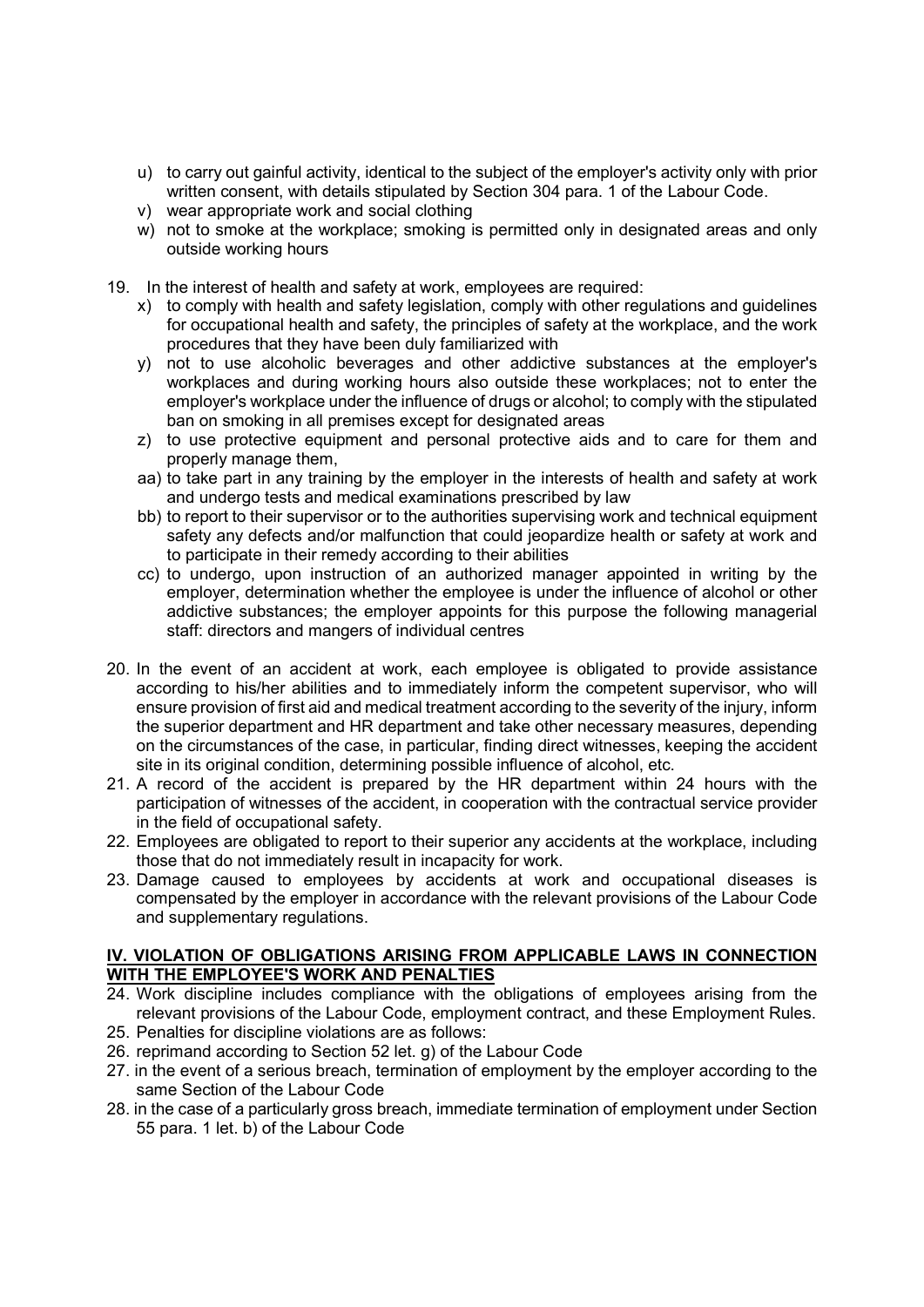- 29. in the case of a probationary period, termination of employment
- 30. The labour-law penalty is imposed by the relevant manager or director. The notice of termination of employment or immediate termination of employment is prepared by the HR Department and signed by the Board of Directors. Labour sanctions must be consulted with trade unions in advance. The criteria for assessing the degree of intensity of breach of work discipline, i.e. whether the violation was particularly gross, serious or less serious, are, in particular, the form and severity of the employee's fault (i.e. intention or negligence), the circumstances under which the offence occurred, motives for the action, work position of the employee, the amount of damage caused or the seriousness of the other harm.
- 31. Less serious breaches of work discipline include
	- a) carrying items out of the company premises without permission
	- b) failure to comply with a superior's instructions
	- c) parking the means of transport outside the designated place
	- d) breach of dress code under Article III. Point 18 let. k) of these Employment Rules
	- e) violation of the smoking ban

Serious breaches of work discipline include:

- a) physical attack on another employee
- b) unauthorized absence
- c) systematic breach of work safety rules after the employee has been notified in writing of such breach
- d) failure to protect life, health and property during working hours if resulting in injuries without permanent consequences
- e) unauthorized leaving of the workplace
- f) insufficient use of working time
- g) damage to property of the company and not securing it from being stolen
- h) damage to fencing
- i) culpable failure to fulfil work tasks within required deadlines and in adequate quality
- j) committing an offence against property of the company or property of employees

Gross breaches of work discipline include:

- k) corruption
- l) forgery of company documents, intentional misrepresentation of documents for company top management in order to gain unauthorized benefits, possibly resulting in economic impacts on the company
- m) repeated refusal to comply with legitimate orders of a superior
- n) committing a criminal offence against property of the company or property of employees
- o) unauthorized absence for at least 3 business days continuously
- p) intentional disclosure of confidential and material information about the business, technical, personnel and economic situation of the company
- q) pursuing gainful activity identical with that of the employer without its prior written consent
- r) consumption of alcoholic beverages and narcotics in the workplace, coming to work under the influence of alcohol or intoxicants, bringing alcoholic beverages to the workplace
- s) discriminatory behaviour or sexual harassment in any form, even outside working hours, either personally or electronically

In the case of repeated less serious breaches of work discipline or in the case of significant non-fulfilment of working requirements (through no fault on the side of the employer), the employee is called upon by the manager in writing to remedy the identified deficiencies and warned of the possibility of termination of employment in the case of another minor breach of work discipline, or failure to remedy defects (Section 52 let. f) and g) of the Labour Code).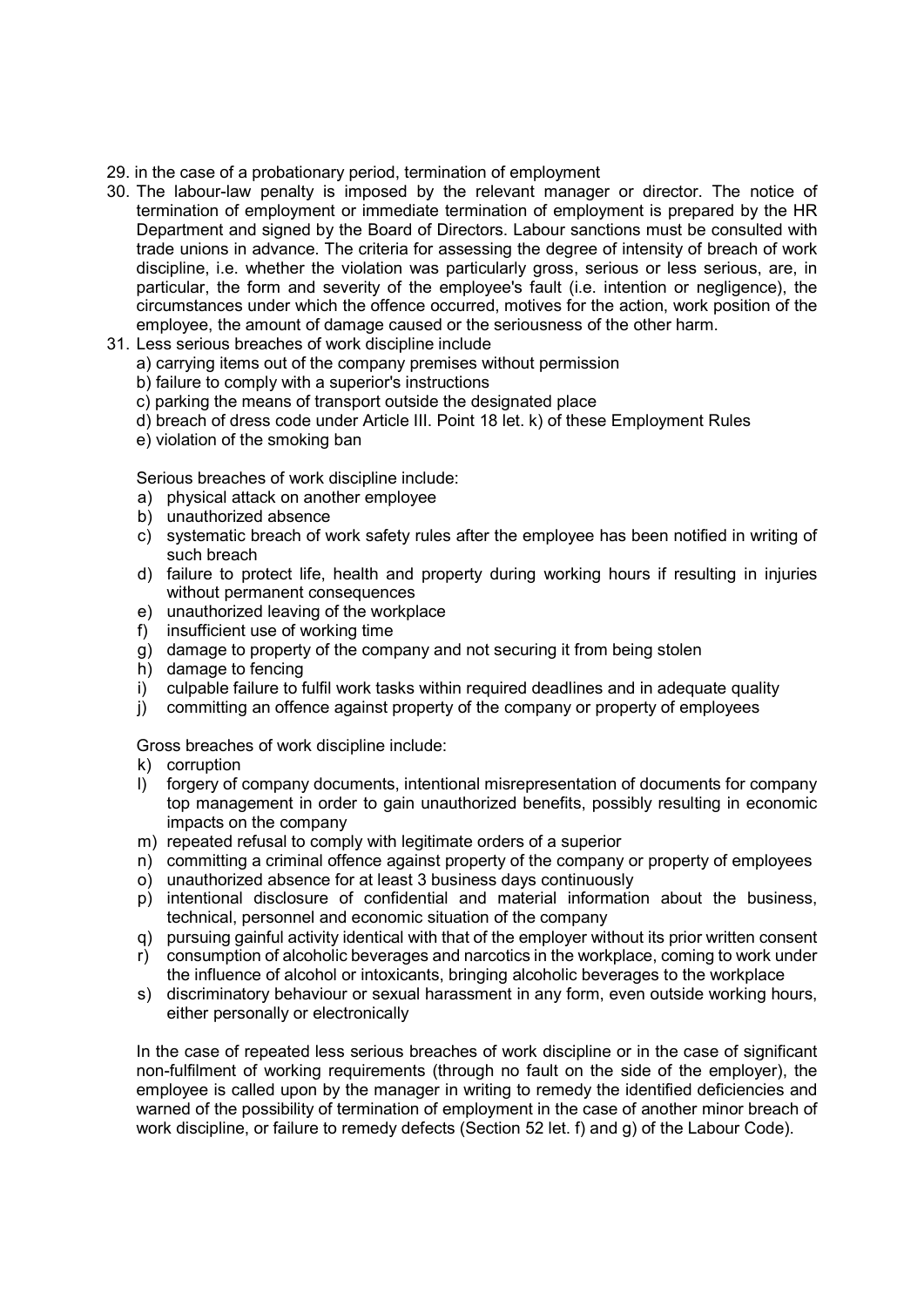### V. Working Hours and Use Thereof

- 32. The weekly working time is 40 hours per week.
- 33. A more detailed arrangement is set out in Annex no.1 to these Employment Rules regulating flexible working hours.
- 34. The employee is obligated to be at his/her workplace at the beginning of his/her working hours and to terminate his/her work only after the working hours finish. The employee is obligated to make up for late arrivals or early departures according to the instructions of his/her superior, unless a manager, with the consent of the unions, does not assesses such absence as an unauthorized absence and does not proceed to a curtailment of leave. A 30-minute break for meal and rest is not included in working hours.
- 35. If a woman taking care of a child under 15 years of age or a pregnant woman asks for reduced working hours or other appropriate adjustment to the set weekly working time, the employer is obligated to accept her request unless serious operational reasons prevent it.
- 36. Employees are required to enter and leave the employer's premises through designated entrances and exits, and use only designated routes and accesses in the company premises Employees are obligated to personally mark the arrival and departure time on the access card, at the location designated for their workplace.
- 37. All managers are obligated to record and control the taking of meal and rest breaks. A work break of at least 30 minutes must be provided after a maximum of six hours of continuous work.
- 38. Whether or not there is unauthorized absence from work or its portion is determined by the department or section manager in agreement with the trade unions. The unauthorized absence from work or its portion leads to consequences under the Labour Code, partly already mentioned.

# VI. OVERTIME WORK, NIGHT WORK

- 39. The employee is obligated to work overtime if he/she has been ordered to work overtime in accordance with the Labour Code. Details are also regulated by a negotiated collective agreement with trade unions.
- 40. It is not considered overtime work if the employee is making up for time off provided by the employer at his request or for working time which was cancelled due to adverse weather conditions.
- 41. Youth and pregnant employees may not be ordered by the employer to work overtime. Employees taking care of a child under 1 year of age may not be ordered by the employer to work overtime.
- 42. Night work is work performed between 10:00 pm and 6:00 am.

# VII. Annual Leave

- 43. The standard length of annual leave is four weeks. A longer leave period may be stipulated by a collective agreement or by an employment contract.
- 44. The employer determines the leave taking in a written schedule prepared by the HR department so that, as a rule, a leave can be taken en bloc and by the end of the relevant calendar year. The employer is obligated to grant the employee whose employment has lasted for the entire calendar year at least four weeks of leave in a calendar year if he/she is entitled to it. The manager is obligated to prepare a schedule for taking leaves for the relevant calendar year by January 31 of the following calendar year at the latest.
- 45. The employer may order collective leave taking of up to two weeks.
- 46. The employer is obligated to notify the employee of the determined leave period at least 14 days in advance.
- 47. The employer is obligated to reimburse the employee for costs incurred by the employee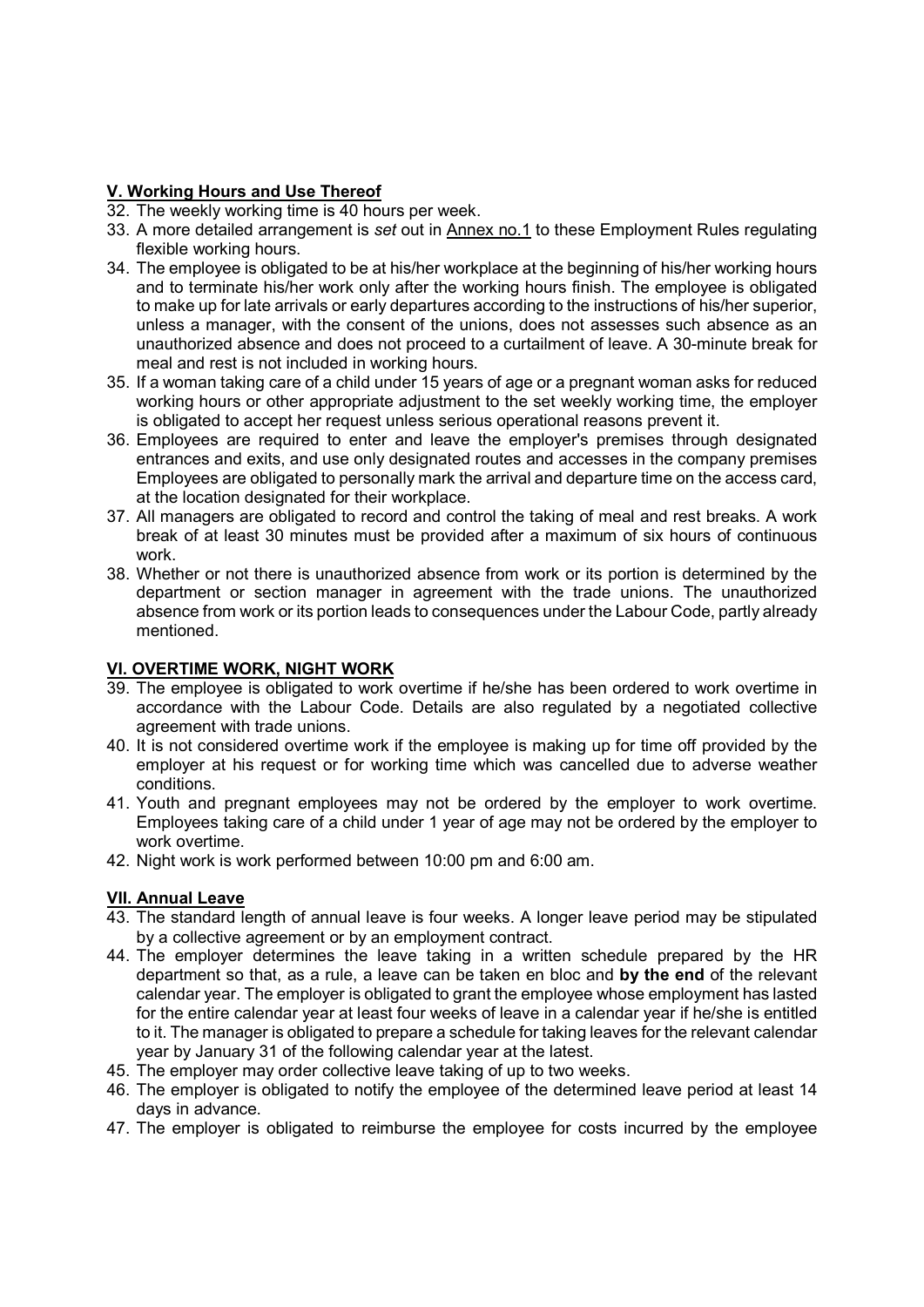without his/her fault as a result of the employer changing the period of the leave or cancelling the leave.

48. The actual date of commencement of the leave and the day of resumption of employment is confirmed by the supervisor on the relevant form.

### VIII. Wage and its Payment, Wage Replacement

- 49. The remuneration of employees is governed by the relevant provisions of the Labour Code, the company's wage regulations, and employment and management contracts.
- 50. The accounting period is one month. The pay day is always the 10th day of the following month. The pay day may be changed.
- 51. The wage is paid by the employer at its expense and risk to one payment account designated by the employee and which the employee communicates to the employer on the day of commencement of employment at the latest.
- 52. The employee is obligated to immediately verify that the amount stated on the "payslip" is matching the amount credited to his account. An outstanding balance or overpayment must be immediately reported. The HR department is obligated to provide the employee, at his/her request, the documents on the basis of which the wage was calculated.
- 53. Wage deductions may be made on the basis of a wage deduction agreement, otherwise only in the cases specified in the Labour Code and the Civil Code.
- 54. If a trade union exists, individual negotiations are replaced by collective bargaining.

# IX. OBSTACLES TO WORK

- 55. The employee is obligated to ask his/her supervisor to provide time off due to obstacle on the side of the employee in advance. If the employee is not aware of the obstacle in advance, he/she is obligated to inform the employer about it and its anticipated duration without undue delay. The employee is obligated to prove the existence of an obstacle to work with an appropriate document. No time off is granted if the employee can handle the matter outside working hours.
- 56. If the employee has been recognized as unfit due to illness or injury, he/she is obligated to notify the supervisor immediately and, if possible, submit a certificate of incapacity for work. When the incapacity for work is terminated, part II of the certificate must be submitted. Similarly, the employee applies for sickness insurance benefits on prescribed forms during parental leave, family member care, etc.
- 57. Time off is granted by the employer mainly in the case of important personal obstacles and obstacles due to general interest, training and employer-recommended study while working. Wage replacement is subject to conditions and to the extent provided by applicable laws. During the period of important personal obstacles to work, where the material security is regulated by the laws on sickness insurance, the employer excuses the absence of the employee at work.
- 58. Section 203 of the Labour Code lists other activities in general interest due to which the employer is obligated to grant time off and the conditions under which the employer provides time off with or without wage replacement.
- 59. The employer may also grant time off to the employee on other serious grounds, in particular, in order to attend to important personal, family or property matters which cannot be settled outside working hours. Wage replacement is not provided in this case. If the employee is not entitled to wage replacement, the manager who decides on the granting of time off will negotiate with the employee preceding or subsequent making up of the work.

### X. OBLIGATIONS OF EMPLOYEE TEMPORARILY UNFIT FOR WORK (HEREINAFTER REFERRED TO AS THE "ETUW") AND CONTROL OF THEIR COMPLIANCE BY THE **EMPLOYER**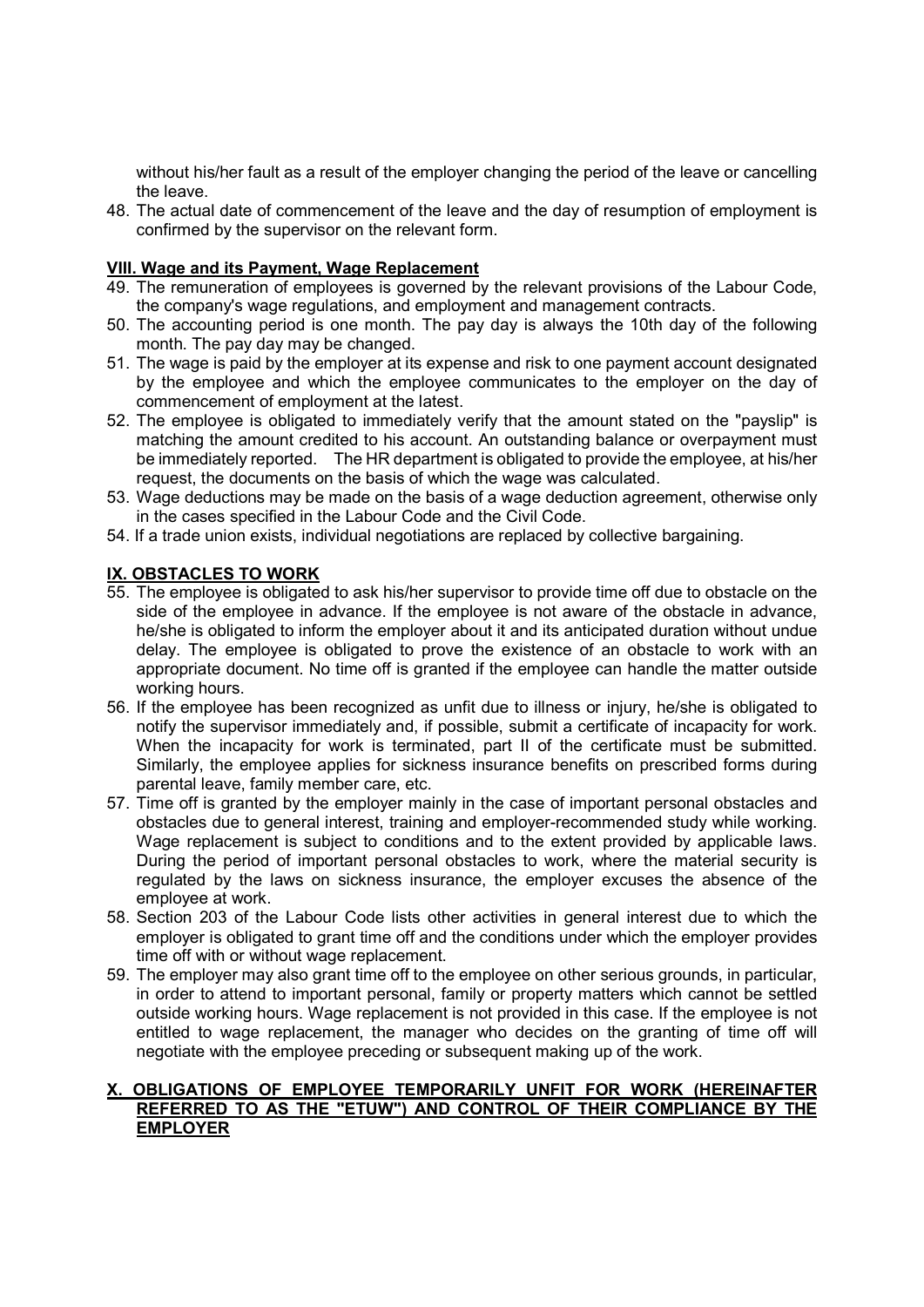### 60. Obligations of ETUW

- In relation to the Labour Code and the employer, ETUW's obligations include, in particular:
- a) an obligation to stay at their place of residence at the time of temporary incapacity for work. The employee is obligated to give the attending physician, as the address of place of residence, as a rule, the place he/she has stated in the personal file at the HR department. Information about the place of residence is given in the part III. (with a blue stripe) of the so-called "sick note" (hereinafter referred to as the "sick note"), this part containing a report to the employer on the occurrence of temporary incapacity for work,
- b) an obligation to comply with permitted walks, including their extent and time, if they have been authorized by the attending physician (indicated by the attending physician on the sick note – part III bottom of the first page).

### 61. Inspections of Sick Employees

- a) According to Section 192 para. 6 of the Labour Code, the employer is entitled to inspect compliance with the obligations of the ETUW described in point 57. a) and b), thus respecting the obligations to stay in the place of residence and observe the scope and time of permitted walks.
- b) The employer entrusts the performance of inspections to all managers and the manager of the security department. For the sake of provability, any inspections – decided by the director or the relevant manager – will always be carried out by two authorized persons at the same time, i.e. the manager in conjunction with the manager of the security department or the HR department manager. In the case of employees with a corporate mobile phone, the employer can use the "Mobile Phone Location" service provided by the telephone service operators, for its control activities.
- c) In the event that the inspecting person discovers a breach of the obligation of the ETUW, he/she leaves a notice of the inspection – see  $\Delta$ nnex no. 2 in a suitable place such as in the mail box of the house or the apartment. If, during the first 14 calendar days of temporary incapacity for work, the employee changes his or her place of residence without the employer's consent, this will also be considered a breach of ETUW's obligation.
- d) The record of the breach of the obligation of the ETUW, which constitutes Annex no. 3, shall be prepared by the relevant manager, who took part in the inspection. The record will also be made in case of non-breach of the ETUW's obligations (in this case, the inspected employee also signs the record). In the event of a breach of duty by the ETUW, the relevant manager will send – after a prior inspection by the HR department – the record without undue delay to the attention of the employee. The record with delivery receipt is filed by the manager in the employee's personal file.

### 62. Penalty for Breaching ETUW's Obligation in the First 14 Calendar Days of the Temporary Incapacity for Work

- a) The employer is entitled to reduce or not to provide wage replacement for the period from the 4th to the 14th calendar day of temporary incapacity for work. This penalty may also be applied with retroactive effect.
- b) The rate of reduction or total non-payment of wage replacement shall be decided by the relevant manager after prior consultation with the HR department manager who, by putting his/her initials on the "penalty note" to the payroll accountant, certifies that the entire process of inspection and enforcing the penalty was lawful and in accordance with these Employment Rules.

### 63. Handling the Sick Note and the Decision on Attendance Needs

a) The employee is obligated to immediately notify his/her manager of the occurrence, continuation or termination of temporary incapacity for work or the entitlement to "care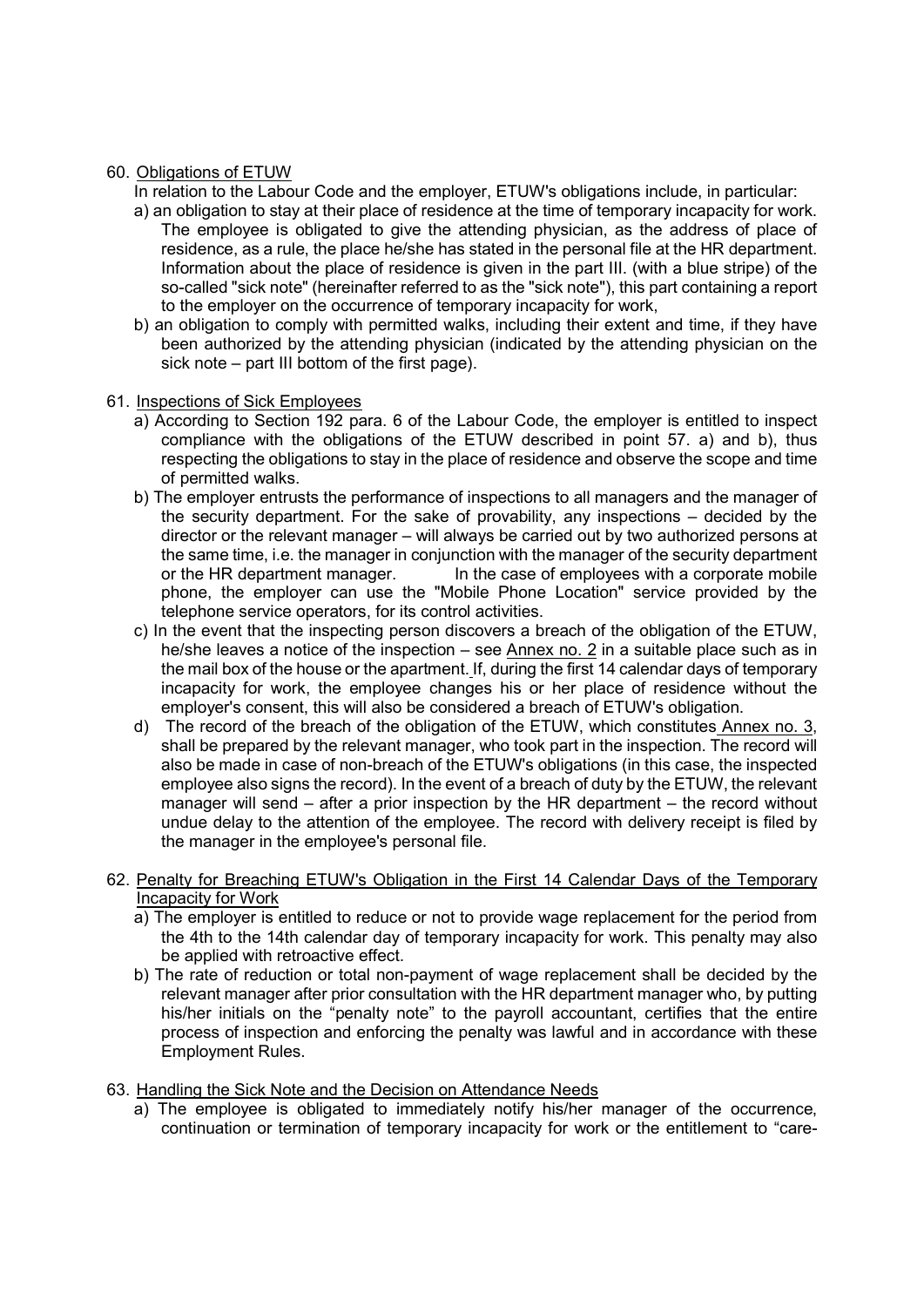giver's allowance" (formerly "family member care benefit") within the meaning of Section 39 et seq. of Act No. 187/2006 Coll., on Sickness Insurance. In the case of a temporary incapacity for work, the employee shall immediately hand over to his/her supervisor parts III and IV of the sick note, while inserting  $-$  if it is objectively possible  $-$  banking details, a date and a handwritten signature on the part IV. on the other side.

b) In the event of a temporary incapacity for work continuing, the employee shall hand over to his supervisor the completed certificate of the continuation of temporary incapacity for work and, upon its termination, on the day of resumption of employment, the part V of the sick note. Managers are obligated to submit all these documents (parts III – V of the sick note, certificate of continuation of temporary incapacity for work and decision on attendance needs) to the payroll accountant in the HR department always by the third calendar day of the following calendar month at the latest.

# XI. BUSINESS TRIPS AND TRAVEL EXPENSES

- 64. Employees are sent on business trips by a supervisor who signs a travel order. The employee is obligated to make the business trip in compliance with the time and transport details specified in the travel order and to fulfil the assigned work tasks. On a business trip, the employee is obligated to proceed in such manner that the purpose of the trip is achieved as economically as possible. The prerequisite for a business trip is a prior consent of the employee.
- 65. At the end of the business trip, the employee is obligated to inform the supervisor of the result of the business trip.
- 66. Details are regulated by internal regulations the organizational directive "Travel Compensation for Domestic Business Travel and Business Travel Abroad" and the financial director's instruction "Meal Allowance Rates and Basic Compensation Rates per Km Travelled".

# XII. CARE OF EMPLOYESS

- 67. The employer provides meal vouchers to all employees and contributes 55% of their nominal value.
- 68. The employer takes care of the systematic acquisition, enhancement and expansion of employees' qualifications by organizing appropriate types of training, in particular by organizing self-study, by sending employees to courses and by enabling them to study while working.
- 69. Pension applications are prepared by the HR department.
- 70. Employees are obligated to place their clothing and personal items they usually carry to work in cabinets or desks, or in other designated locations, to lock their offices and desks, and leave no key in the lock if they are not nearby. The employer is obligated to ensure appropriate and adequate security measures (locks for desks, cabinets, rooms, etc.) in timely manner.
- 71. During working hours, the employer allows employees to store bicycles and motorcycles in its premises. It is forbidden to store these means of transport outside the designated areas. It is forbidden to ride bicycles and motorcycles throughout the employer's premises. The employer supports alternative modes of transport and thus allows to recharge e-bikes and electric scooters.

# XIII. WORKING CONDITIONS FOR WOMEN AND YOUTH

- 72. Women must not be employed in types of works mentioned in the Labour Code and types of work which are typically inappropriate or harmful to the females.
- 73. In connection with childbirth and caring for a newborn child, a woman is entitled to maternity and parental leave under the Labour Code. To enhance childcare, the employer is obligated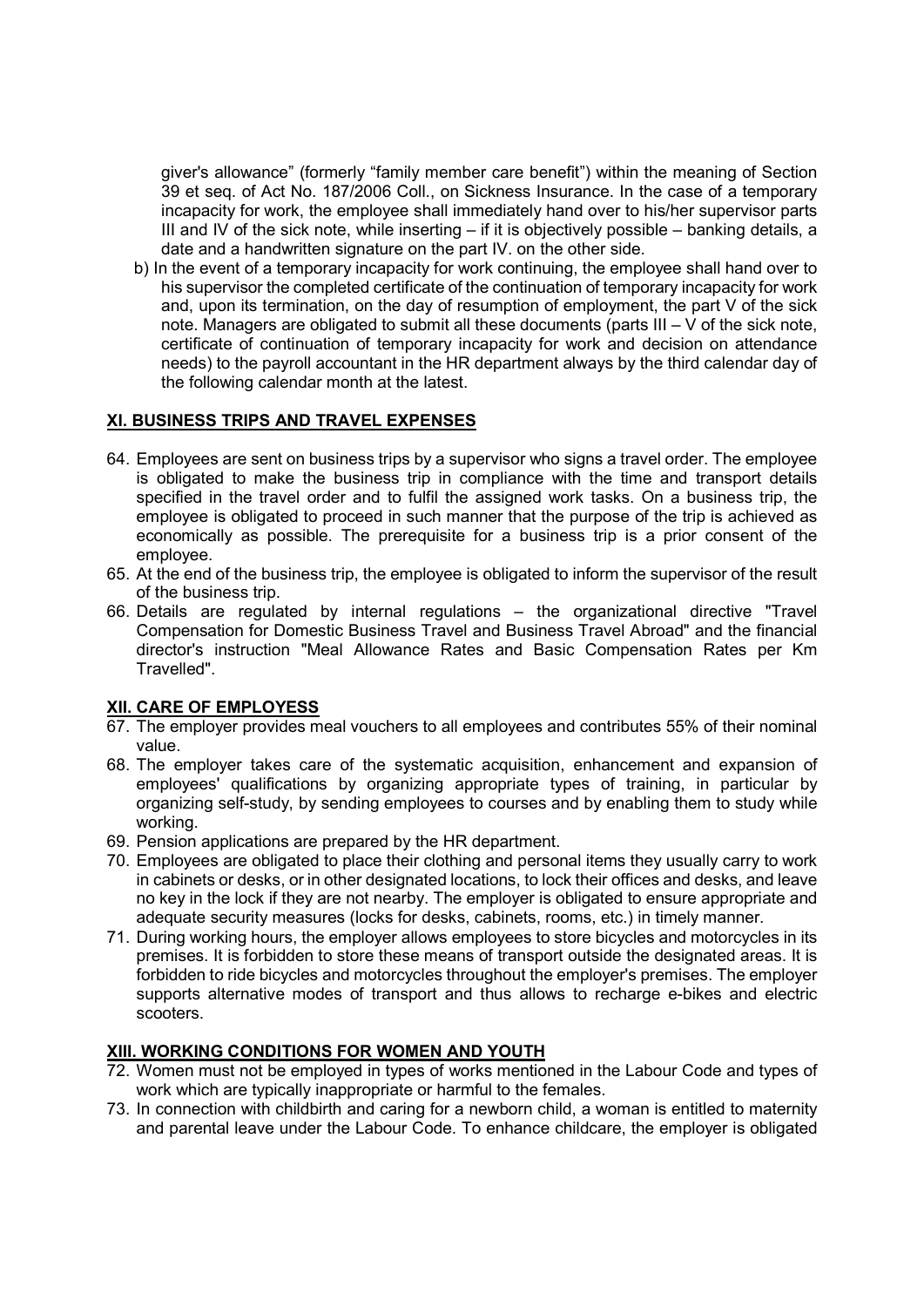to provide a woman who requests it with additional parental leave in accordance with the Labour Code. A written application for additional parental leave shall be submitted by the woman to the HR department no later than 14 days before the required date of its commencement. However, a woman's application for parental leave up to 4 years of age of the child may not be accepted by the employer.

- 74. Youths may only be employed in work that is adequate to their physical and intellectual development. The employer may not employ youths to work overtime or to work at night. Youths must not be employed in work which, in view of their anatomical, physiological and psychological peculiarities, is inappropriate, dangerous or harmful to their health. When assigning work tasks to a youth, the employer is obligated to follow a medical opinion issued by the occupational health service provider.
- 75. Child labour or forced labour is expressly prohibited.

# XIV. LIABILITY

75. In order to protect the employer's property, the employer is entitled to carry out, to the extent necessary, inspections of items that employees bring or carry away from the company, or searches of the employees. The employees of the security department at the company gatehouses are entitled to carry out these inspections and searches.

### 76. Liability

The employee is liable to the employer under the conditions stipulated by the Labour Code (Sections 250 – 264)

a) for damage due to breach of obligations

through his/her own fault when performing working tasks or in direct connection therewith

- b) for failure to fulfil obligations to avert damage pursuant to Section 251 of the Labour Code c) for a shortfall on entrusted valuables, which the employee is obligated to account for under
- the liability agreement to protect valuables d) for the loss of entrusted items
- 77. The employer takes out occupational liability insurance with the consent of the employee.
- 78. The responsible manager is obligated to demand compensation from the employee for damages for which the employee is liable for. If not so, the person who has not fulfilled the obligation is liable for the damage.

### 79. Liability of the Employer

The employer shall be liable to the employee for any damage sustained by him/her:

- a) in the performance of work tasks or in direct connection therewith, as a consequence of breach of legal obligations or intentional acts in conflict with accepted principles of morality, or caused by breach of legal obligations in the performance of the tasks of the employer by employees acting on its behalf
- b) in accidents at work and occupational diseases
- c) to items left at designated areas
- d) in averting damage imminent to the employer's property
- 80. The amount of compensation for damage sustained by the employee should be determined within two months of the discovery of the damage.
- 81. The employee reports the damage without undue delay to his/her direct supervisor, in the case of damage to items left at designated areas no later than 15 days from the day on which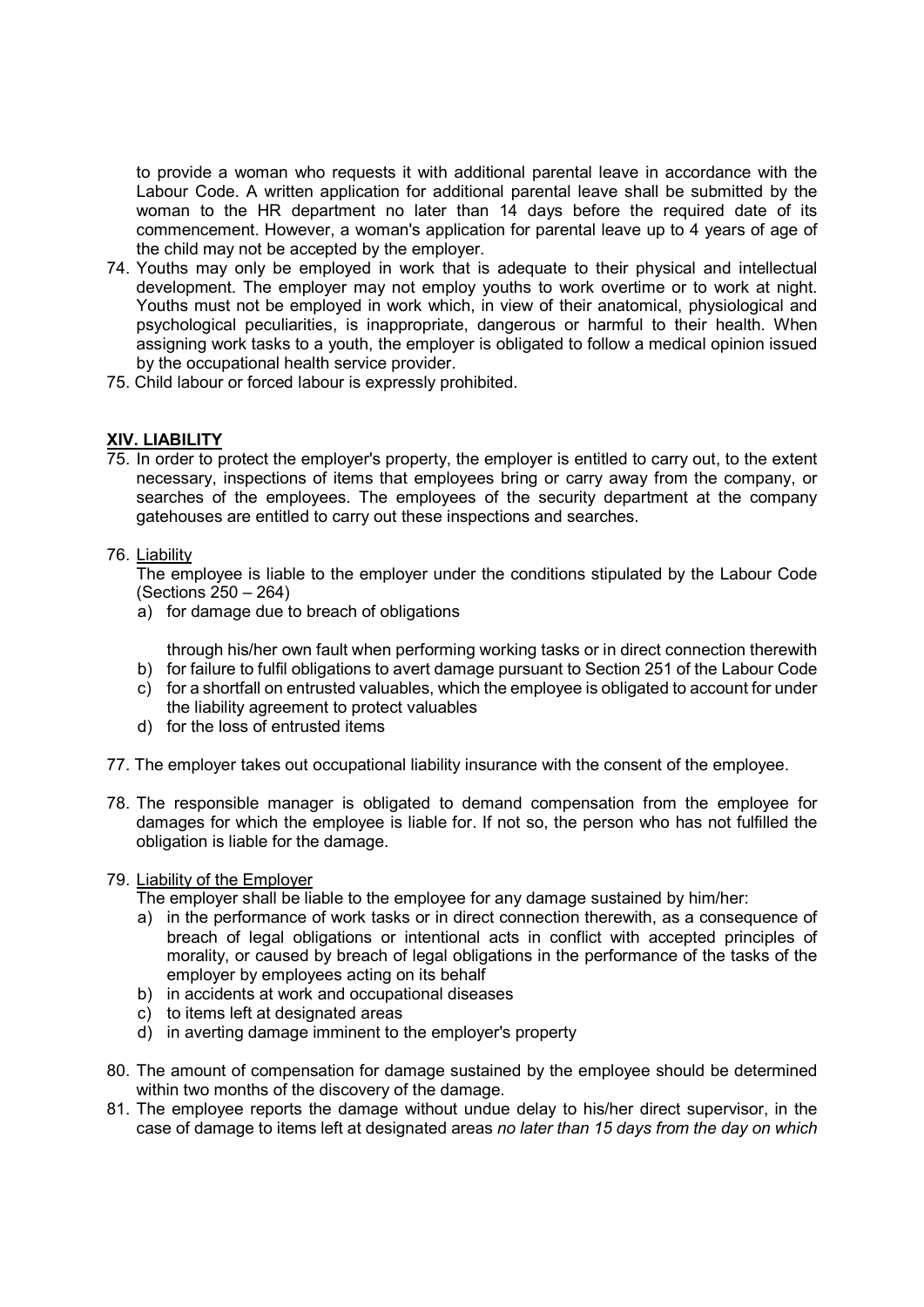the employee discovered the damage, otherwise the right to compensation for damages expires.

### XV. AGREEMENTS ON WORK PERFORMED OUTSIDE AN EMPLOYMENT RELATIONSHIP

82. The employee may not, without the consent of the employer, enter into any agreement on work performed outside the employment relationship with our suppliers or purchasers.

#### XVI. COMPLAINTS, EMPLOYEE NOTICES AND PROPOSALS, LABOUR DISPUTES, SERVICE OF DOCUMENTS

- 83. If there are any problems in the workplace or if the employee feels deprived of his/her employment rights, he/she may contact his/her direct supervisor or a superior supervisor or the head of HR department, who is responsible for receiving and handling complaints.
- 84. If the employee's claim arising from the employment contract or the agreement on work performed outside the employment relationship is not satisfied by the procedure set out in point 78, or if the employee does not use the procedure, he/she may apply to the competent courts.
- 85. Service of relevant documents is regulated by the Labour Code. Written documents may be delivered to the employer either by personal delivery to the direct superior or a superior supervisor or to the HR department or by mail to FEROTHERM s.r.o., Mladá Boleslav, with its registered office at Havlíčkova 624 , 293 01 Mladá Boleslav.

# XVII. GENERAL AND FINAL PROVISIONS

- 86. Amendments and additions to the Employment Rules are issued by the employer after approval by the company executive director. Other internal regulations may not be in conflict with the Employment Rules.
- 87. All employees must be familiarized with the Employment Rules and its amendments and additions and confirm this with their signature. The Employment Rules are publicly available to employees at the workplace and on the corporate intranet. They are also available at the HR department.
- 88. Labour regulations are available for reference at the HR department. This unit manager is obligated to allow employees to review the regulations.
- 89. These Employment Rules come into effect on January 2, 2019.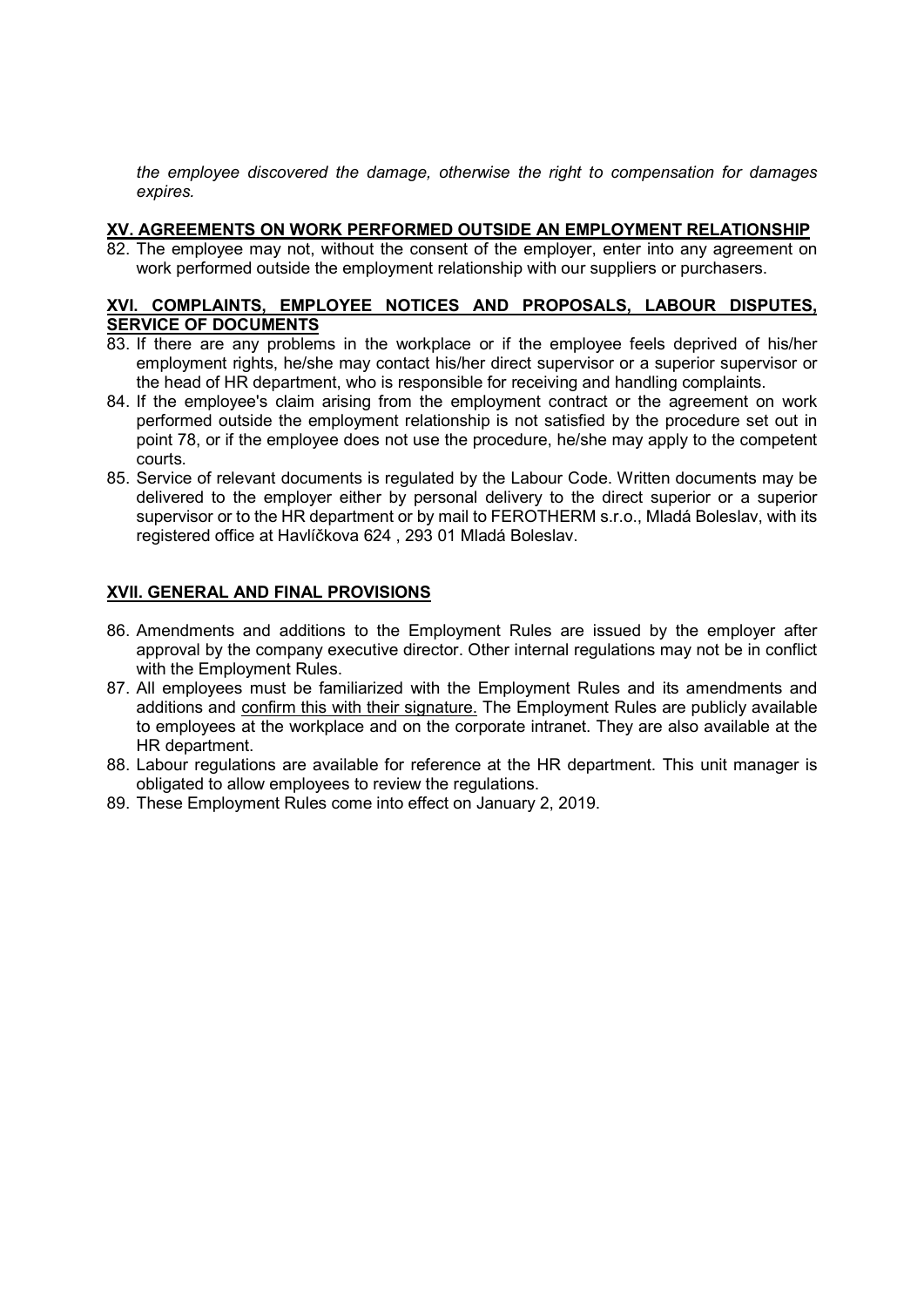# FLEXIBLE WORKING HOURS SCHEME

In order to make better use of the working hours, to increase the efficiency and performance of employees, to reduce overtime work and administrative difficulties in issuing and checking permits to leave, and in order to meet the personal needs of employees, "the flexible working hours scheme" is introduced as a significant employee benefit in accordance with the provisions of Section 85 of the Labour Code.

### A. Fundamental Provisions

- 1. The benefits of flexible working hours scheme may only be used by employees who have received prior approval from the relevant manager. When deciding to grant this employee benefit, the manager will take into account the specificity of the job, possible issues in cooperation with other departments of the company, etc. The approval may be withdrawn at any time by the manager, even without giving reasons.
- 2. The flexible working hours scheme is applied when the working time is evenly distributed, where the employee chooses the start and end times of shifts and is required to work the entire month's working time in the month concerned.
- 3. The flexible working hours scheme means scheduling working time within individual months, where the employee selects the start or end times of shifts (optional working hours), and the time period of mandatory presence at the workplace (core working hours) is inserted between two periods of optional working time.
- 4. The core working time of 5 hours is set from 8:00 am to 1:00 pm each working day.
- 5. The working hours in the first optional period (i.e. the beginning of the shift) may be started no earlier than at 6:00 am. The working hours in the second optional period (i.e. the end of working hours) must be completed by 6:00 pm at the latest.
- 6. The core working hours together with the optional working hours form a daily operating time. The employee may not perform work exceeding the daily operating hours unless it is overtime.
- 7. The start of work marked in the electronic attendance system is recognized from 6:00 am, with only completed half-hours being included in the time worked. The start and end times of working hours must be marked in the electronic attendance system.
- 8. Any working time exceeding the length of the monthly working time when applying the flexible working hours schedule is not taken into account, unless it is overtime or the making-up of part of the working time not worked.
- 9. The working time under this special mode is 40 hours per week.

# B. Obstacles to Work

- 10. Obstacles to work on the side of the employee (examination or treatment of an employee in a health care facility, escort of a family member to a health care facility, etc.) are treated as performance of work with wage replacement only to the extent that they have affected the core working hours; to the extent that they affected the optional working hours, they are treated as excused, but not as performance of work, and wage replacement is not provided.
- 11. If laws applicable to obstacles to work on the side of the employee provide for the exact length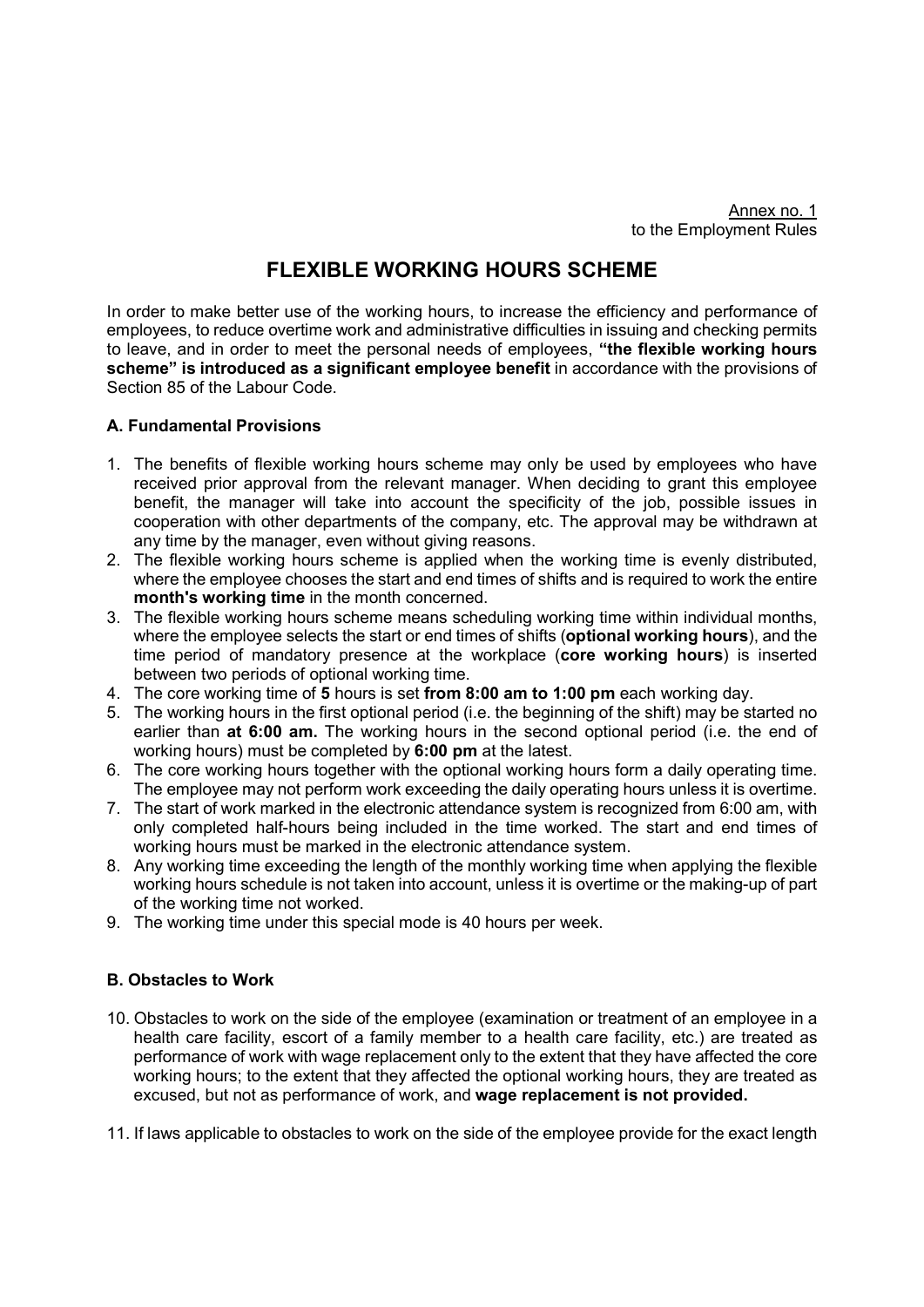of time off to which the employee is entitled, the entire period of time is considered to be the performance of the work.

- 12. All-day obstacles on the side of the employee set out in the government implementing regulation to Section 199 para. 2 of the Labour Code are included in working hours in the extent of the average shift length (e.g. 8 hours).
- 13. If the employee has not worked the monthly working hours (including any eligible obstacles to work), he/she is obligated to make up for the period not worked by the end of the following calendar month at the latest. Making up for the period not worked is possible only during the optional working hours.

# C. Overtime Work

- 14. Overtime work is work performed by the employee at the employer's orders or with its approval when applying a monthly flexible working period beyond the core working hours set for the month in question, if the employee has been working beyond the set monthly working hours. The statutory limits set out in Section 93 of the Labour Code and the arrangements contained in the collective agreement have to be complied with.
- 15. It is not overtime work if the employee has used the work performed under the previous paragraph within the same month to fulfil the obligation to work the set monthly working hours.

### D. Work Breaks

16. As a rule, a break for meal and rest is provided during core working hours, no later than every six hours of continuous work.

### E. Exceptions to the Principles for Applying Flexible Working Hours Scheme

Flexible working hours do not apply especially when:

- a) sending the employee to a business trip
- b) there is a need to ensure an urgent task
- c) operational reasons prevent its application
- d) at a time of important personal obstacles to work for which the employee is entitled to wage replacement or allowance under the sickness insurance regulations

### F. Final Provisions

- 1. Compliance with the flexible working hours principles is monitored by the relevant employees of the HR department.
- 2. The employee notifies in advance his/her manager or his/her deputy of leaving the workplace, whether within the core or optional working hours. In the case of an unfinished work task or a new urgent work task, the manager is entitled to reject the employee leaving the workplace before 2:30 pm on the given day and is also entitled to order the employee to work overtime if necessary.
- 3. Attendance sheets of employees who use flexible working hours will be marked by red letters "PD". The HR department is responsible for the proper identification according to the list of employees entitled to this benefit.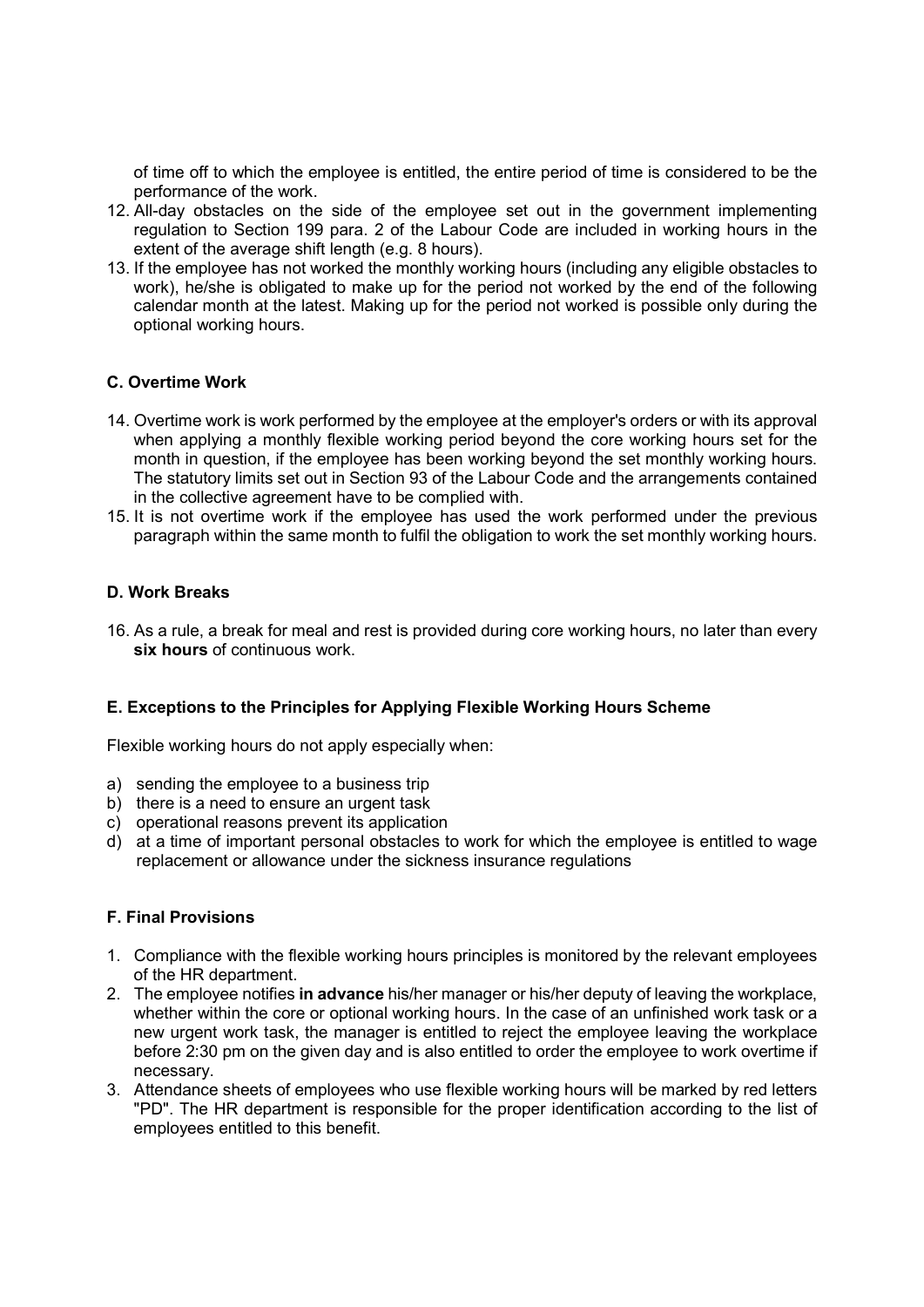Annex no. 2 to the Employment Rules

In ……………………. on ……………….

Dear Mr. / Ms.

# Notification of Inspection

We inform you that on …………………………………… your employer, company ……………………, a.s. with its registered seat at ……………………………………… in accordance with Section 192 para. 6 of the Labour Code, performed an inspection of the compliance with the regime of Employee temporarily incapable of work at the place that you have reported in your personal file as the place of your residence. You were not reached during the inspection. We ask you to contact your supervisor without delay in your own interest.

Sincerely,